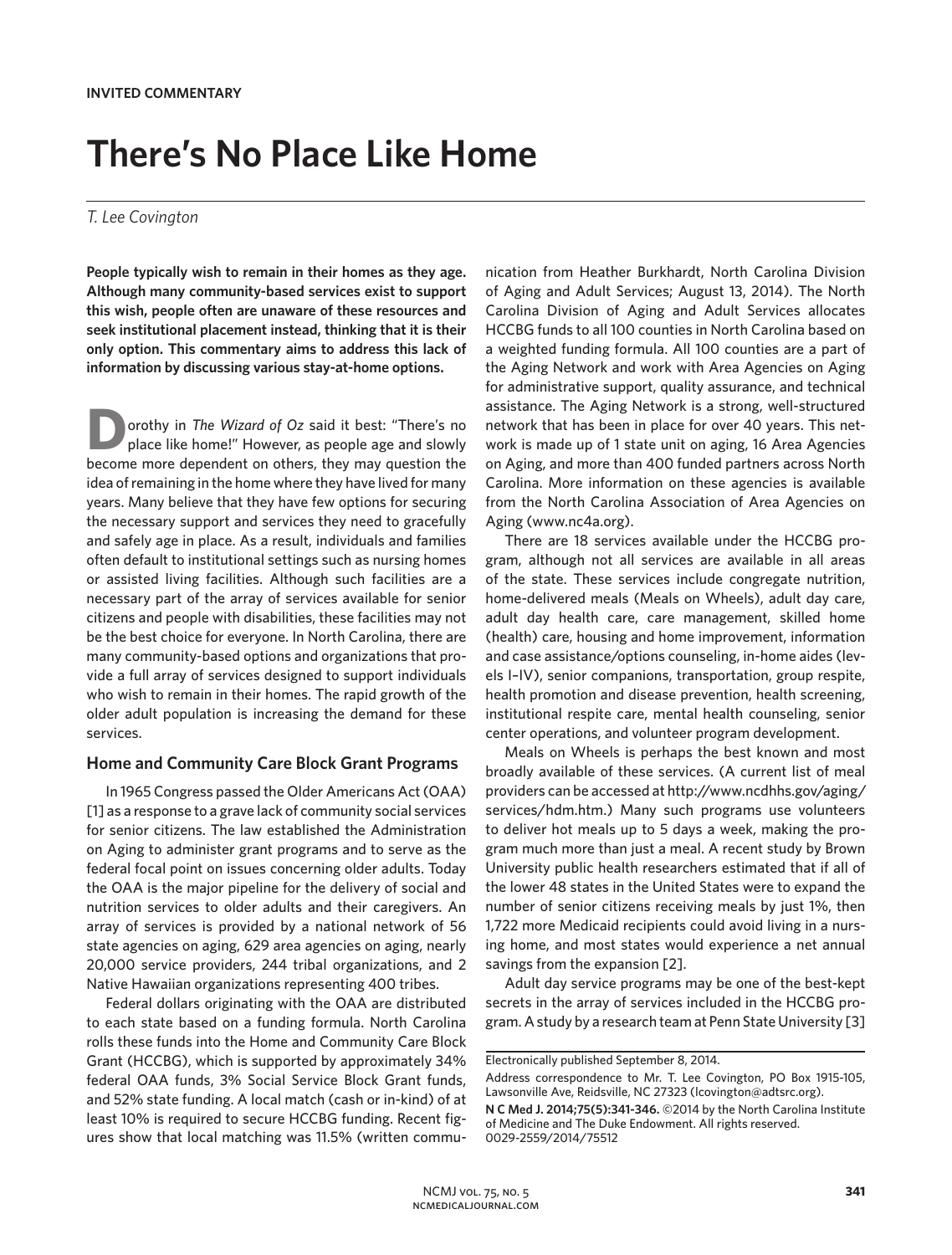*Matchar sidebar*

found that people with Alzheimer disease and other types of dementia showed improvements in behavior, mood, and sleep when they participated in an adult day service program, and their family caregivers experienced decreased daily stress. According to this study, the activities and social interaction provided by adult day service programs are an effective nonpharmacological way of treating people with dementia:

Adult Day Service programs engage people in stimulating and therapeutic activities during the day. The positive benefits of these activities carry over when clients go home. They are more relaxed and sleep better after a day of meaningful activity.

According to the Penn State study, the improvement in behavior and mood achieved by adult day service program is similar to, or greater than, the improvement provided by available medications for persons with dementia, without the adverse effects [3].

This study also found that being able to send a spouse or parent to an adult day service program reduced family caregivers' daily stress levels by about 40% [3]. "Adult day services create a win-win situation for everyone involved," said Elia Femia, a codirector of the research and coauthor of the article. "The person with dementia benefits by participating in engaging activities, while the family caregiver gets a helpful break" [3]. Family caregivers sometimes report that it is difficult to get their relative ready in the morning to go to an adult day service program. However, this study found that morning routines were not, on average, more challenging for caregivers on mornings when their relative went to an adult day service program [3]. A complete list of currently licensed adult day service programs in North Carolina is available on the North Carolina Division of Aging and Adult Services Web site [4].

*Waiting lists.* Although the list of services available through the HCCBG program is impressive, flat or decreasing funding has led to growing waiting lists for these services. In addition, due to the increasing cost of providing services, flat funding actually equates to a decrease in the volume of services available. According to a survey of HCCBG providers conducted in April 2013 [5], about 16,000 senior citizens were on the waiting lists for HCCBG services, 66% of whom were waiting for an in-home aide or home-delivered meals. The third-longest waiting list was for housing/home repair, followed by adult day services, transportation, and congre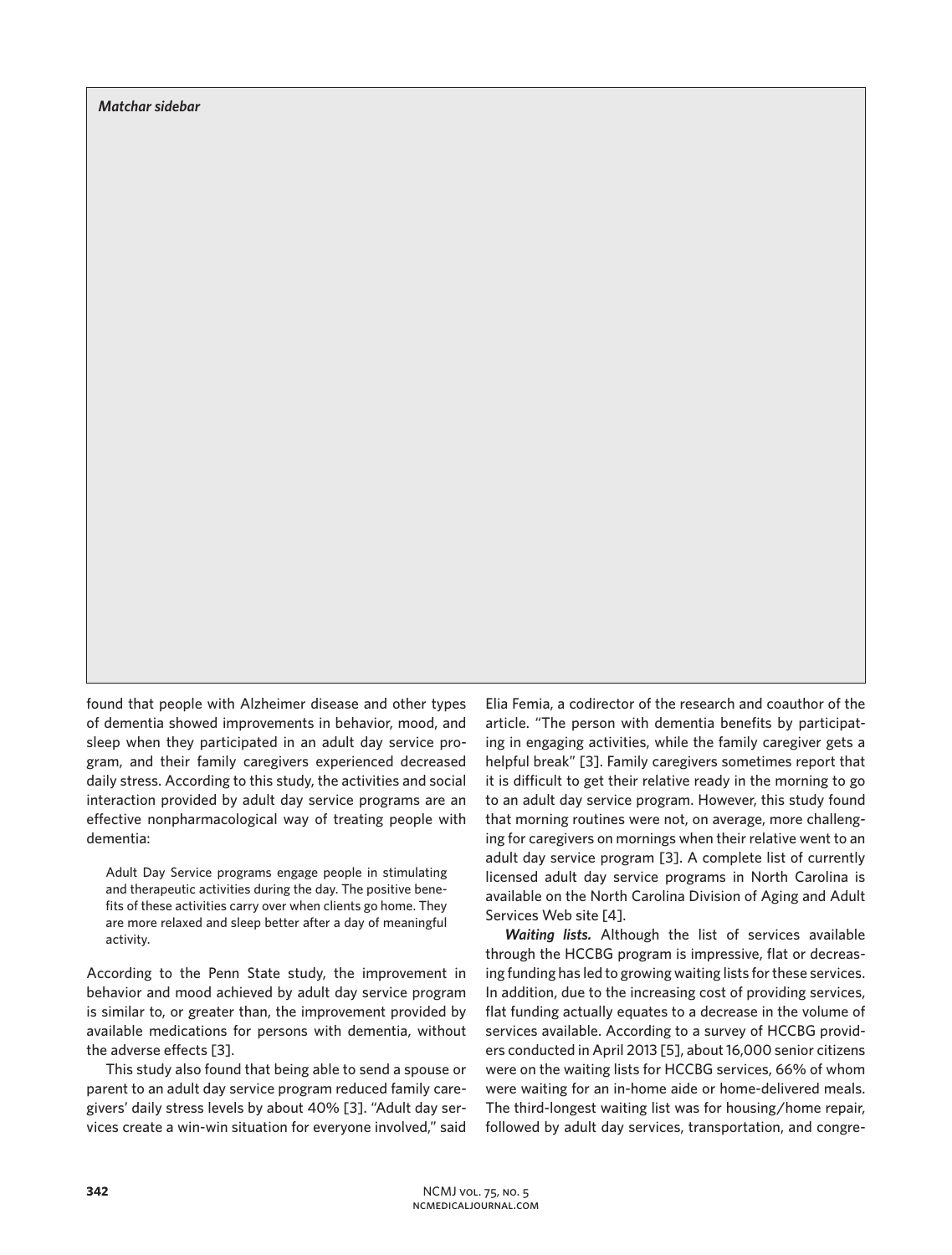*Matchar sidebar continued*

gate nutrition. More than half of providers said that county funds were being reduced or eliminated, and more than one-third of providers said that they had fewer volunteers and that those volunteers were working fewer hours. Of providers that offer information and assistance, 71% reported increased requests for their help, but 46% said they had fewer community resources to which they could refer people. Additionally, 81% of senior centers in the state reported increased demand and attendance [5]. These statistics are the result of dramatically increasing demand during a period of flat or decreasing funding.

*Private-payment services.* Many providers across North Carolina have waiting lists for most or all of their services that are funded through the HCCBG program. As a result, many are branching out into a new business model and are offering services on a private-payment basis—meaning they charge a fee for services, and this fee is paid by the recipient and/or his or her family. Private-payment rates vary by location and provider. Aging, Disability and Transit Services of Rockingham County has taken this concept a step further through the creation and implementation of their new @Home Assisted Living program. @Home Assisted Living bundles 4 core services—in-home aide, Meals on Wheels, transportation, and adult day care—into various packages designed to meet a wide variety of needs. Seniors can also design their own packages with any of the aforementioned services at whatever level meets their unique needs. Many long-term care insurance policies cover some of these services. To access these private-payment services, families can contact their local senior services agency or visit www.nc4a.org for a complete list of Area Agencies on Aging.

*Volunteer services.* Many local communities have been able to meet their needs by using teams of dedicated volunteers, although not all communities have volunteer programs. Churches, synagogues, and other community groups can make a real difference by organizing volunteers to extend the reach of HCCBG services. Information about volunteering can be obtained from a local senior services agency or the local Area Agency on Aging. A complete listing of Area Agencies on Aging can be found at http://www.ncdhhs.gov/ aging/aaa.htm.

## **The Community Alternatives Program for Disabled Adults**

The Community Alternatives Program for Disabled Adults (CAP/DA) is a Medicaid Home and Community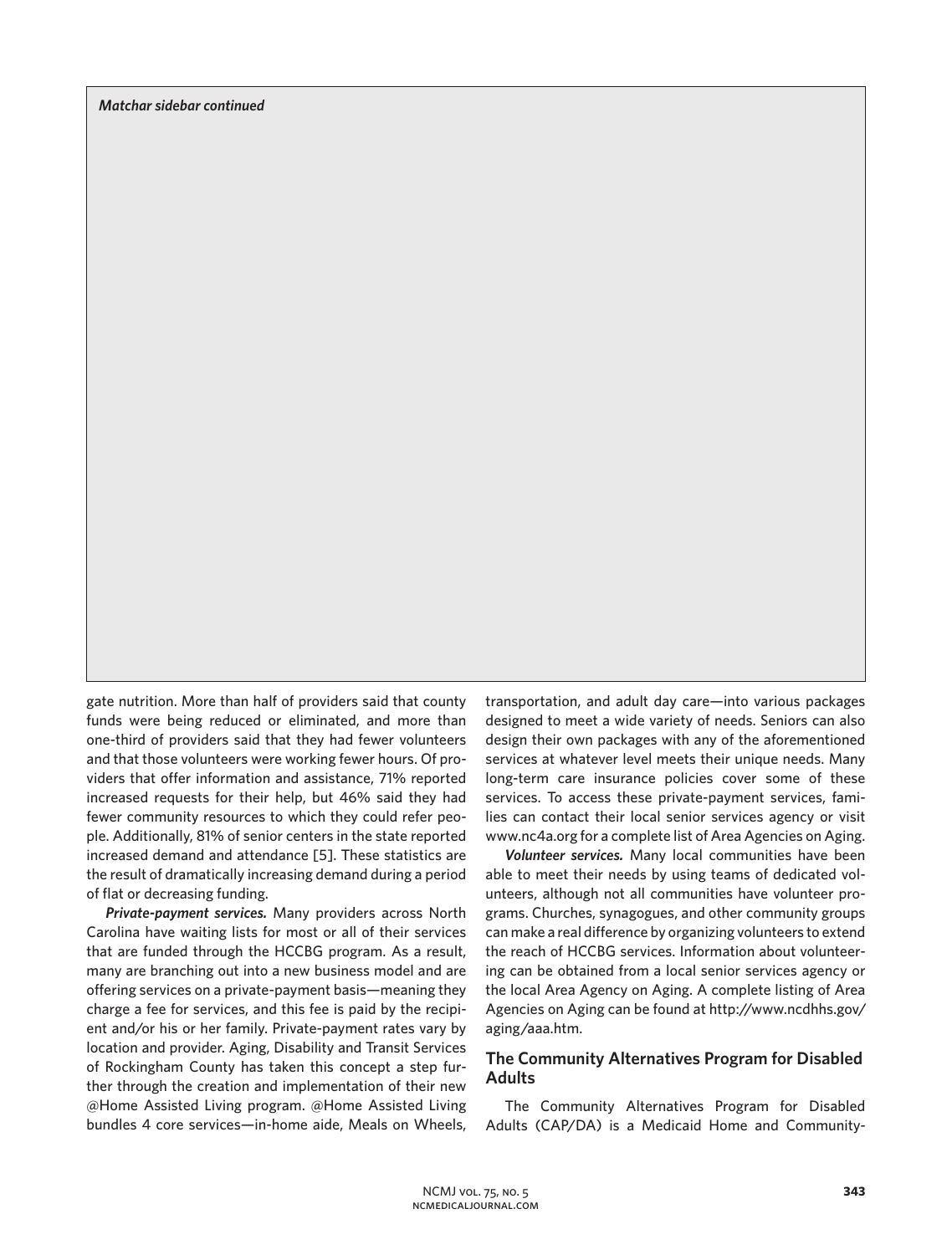*Shaw sidebar*

Based Services Waiver authorized under section 1915(c) of the Social Security Act. (A description of these services can be found in section 440.180 of Title 42 of the Code of Federal Regulations [6]. Federal regulations governing such waivers are in Part 441 Subpart G of Title 42 of the Code of Federal Regulations [7].) The CAP/DA program waives certain North Carolina Medicaid requirements and furnishes an array of home- and community-based services to adults with disabilities who are 18 years of age or older and are at risk of institutionalization. The services are designed to provide an alternative to institutionalization for beneficiaries in this target population who prefer to remain in their primary private residences. Services provided through the CAP/DA waiver program include adult day health; personal care aide; home accessibility and adaptation; meal preparation and delivery; institutional respite services; noninstitutional respite services; personal emergency response services; specialized medical equipment and supplies; participant goods and services; community transition services; training, education, and consultative services; assistive technology; case

management; care advisor (available only to patients in the Community Alternative Program for Choice [CAP/Choice]); personal assistant (CAP/Choice only); and financial management services (CAP/Choice only) [8].

The Home and Community-Based Services Waiver allows the state to offer home- and community-based services to individuals who meet the following criteria: they require a level of institutional care under the North Carolina State Medicaid Plan; they belong to a target group included in the waiver; they meet applicable Medicaid eligibility criteria; they require more than 1 waiver service, including case management, in order to function in the community; and they are voluntarily choosing to enter the waiver in lieu of receiving institutional care. Eligibility for the CAP/DA waiver is limited to Medicaid beneficiaries who are adults with disabilities (18 years of age or older) who are in the aged, blind, or disabled Medicaid eligibility categories [9].

As with HCCBG services, there are currently waiting lists for CAP/DA services. In Rockingham County, the waiting list averages around 140 people, and individuals can wait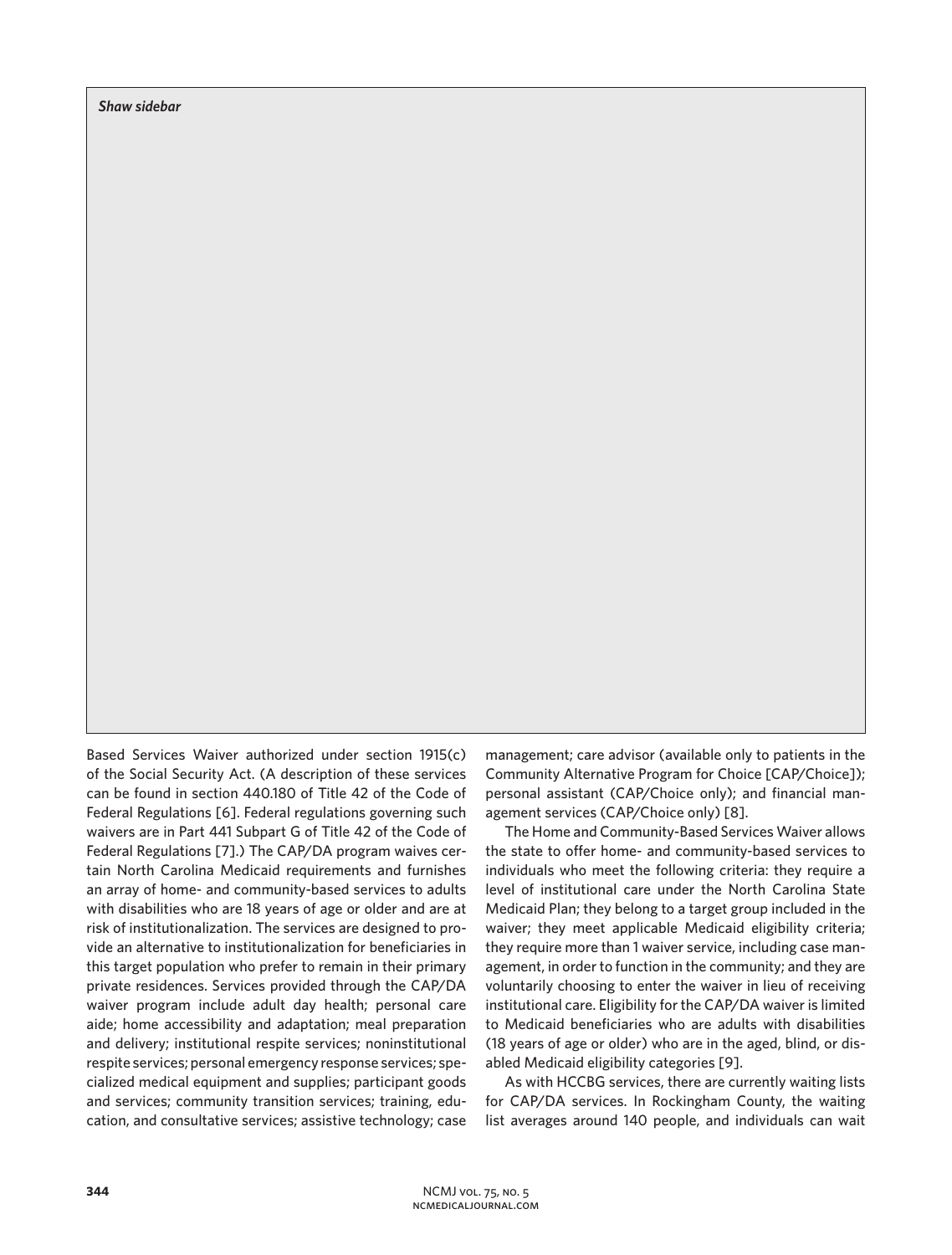*Shaw sidebar continued*

9–12 months to receive services. As an interim measure, many people apply to receive limited services through the Personal Care Services (PCS) program.

## **PCS Program**

The PCS program, which took effect on January 1, 2013, is a Medicaid State Plan benefit designed to provide personal care services to individuals who reside in one of the following settings: a private living arrangement, a residential facility licensed by the state as an adult care home, a combination home (a nursing home offering any combination of skilled nursing, intermediate care, and adult care home services [10]), or a group home licensed by the state as a supervised living facility for 2 or more adults whose primary diagnosis is mental illness, developmental disability, or substance abuse dependency [11].

PCS services are available to individuals who have a medical condition, disability, or cognitive impairment and who meet one of the following criteria: they need limited hands-on assistance with 3 of the 5 qualifying activities of daily living

(ADLs); they need extensive assistance with at least 1 ADL and some type of assistance with 1 other ADL; or they need assistance at the full dependence level with at least 1 ADL and some type of assistance with 1 other ADL. The 5 qualifying ADLs are eating, dressing, bathing, toileting, and mobility. PCS program eligibility is determined by an independent assessment conducted by the North Carolina Division of Medical Assistance or its designee, and services are provided in accordance with an individualized plan of care [11].

#### **Essential Services for Safe Transitions**

With an increasing national focus on successfully transitioning patients from hospitals to their homes, community-based services are now more important than ever. Unfortunately, much of the medical community seems to lack awareness and recognition of the value of these services. There are several ongoing demonstration projects in North Carolina looking at ways of encouraging a smooth transition from health care facilities to homes, as well as supporting people so that they can remain at home once